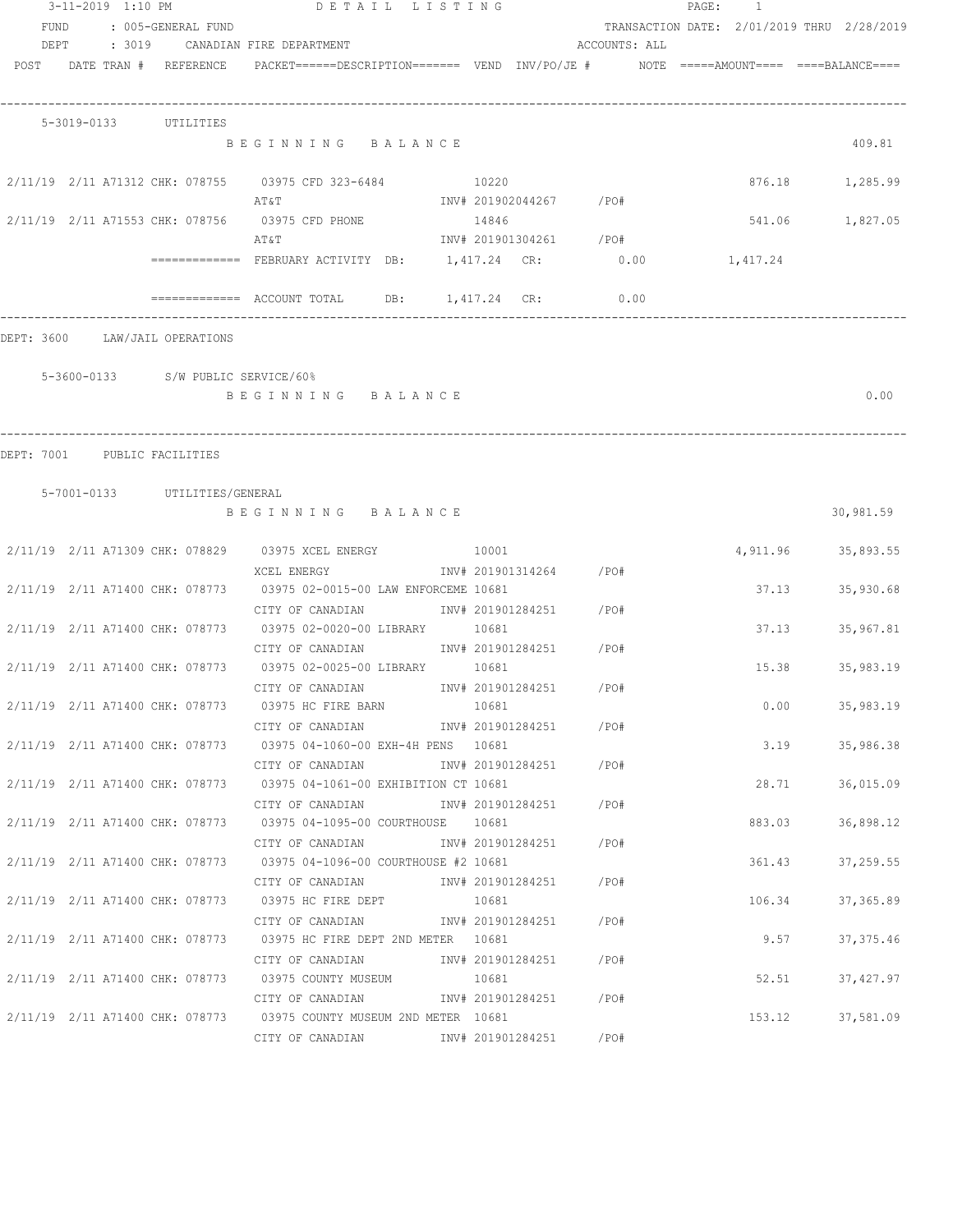| 3-11-2019 1:10 PM               |                          | DETAIL LISTING                                                                          |       |                               |               | PAGE: | 2         |                                            |
|---------------------------------|--------------------------|-----------------------------------------------------------------------------------------|-------|-------------------------------|---------------|-------|-----------|--------------------------------------------|
| <b>FUND</b>                     | : 005-GENERAL FUND       |                                                                                         |       |                               |               |       |           | TRANSACTION DATE: 2/01/2019 THRU 2/28/2019 |
| DEPT                            | : 7001 PUBLIC FACILITIES |                                                                                         |       |                               | ACCOUNTS: ALL |       |           |                                            |
| POST                            | DATE TRAN # REFERENCE    | PACKET======DESCRIPTION======= VEND INV/PO/JE #    NOTE =====AMOUNT==== ====BALANCE==== |       |                               |               |       |           |                                            |
|                                 |                          | 2/11/19 2/11 A71400 CHK: 078773 03975 BALLPARK                                          | 10681 |                               |               |       | 0.00      | 37,581.09                                  |
|                                 |                          | CITY OF CANADIAN 1NV# 201901284251 / PO#                                                |       |                               |               |       |           |                                            |
| 2/11/19 2/11 A71436 CHK: 078802 |                          | 03975 OTHER METERS                                                                      |       | 12592                         |               |       | 1,866.94  | 39,448.03                                  |
|                                 |                          | NORTH PLAINS ELECTRIC CO- INV# 201902074270 / PO#                                       |       |                               |               |       |           |                                            |
| 2/11/19 2/11 A71436 CHK: 078802 |                          | 03975 GEM VOTING BOOTH                                                                  |       | 12592                         |               |       | 174.54    | 39,622.57                                  |
|                                 |                          | NORTH PLAINS ELECTRIC CO- INV# 201902074270                                             |       |                               | /PO#          |       |           |                                            |
|                                 |                          | 2/11/19 2/11 A71572 CHK: 078842 03979 040-001-1415-01-LIBRARY 13824                     |       |                               |               |       | 228.74    | 39,851.31                                  |
|                                 |                          | WEST TEXAS GAS, INC                                                                     |       | INV# 201902084274             | /PO#          |       |           |                                            |
|                                 |                          | 2/11/19 2/11 A71572 CHK: 078842 03979 040-001-4000-01 EX CENTE 13824                    |       |                               |               |       | 241.27    | 40,092.58                                  |
|                                 |                          | WEST TEXAS GAS, INC                                                                     |       | INV# 201902084274             | /PO#          |       |           |                                            |
|                                 |                          | 2/11/19 2/11 A71572 CHK: 078842 03979 040-001-5735-02-MUSEUM 13824                      |       |                               |               |       | 303.90    | 40,396.48                                  |
|                                 |                          | WEST TEXAS GAS, INC                                                                     |       | INV# 201902084274             | /PO#          |       |           |                                            |
|                                 |                          | 2/11/19 2/11 A71572 CHK: 078842 03979 040-001-5815-01-BALLPARK 13824                    |       |                               |               |       | 24.68     | 40,421.16                                  |
|                                 |                          | WEST TEXAS GAS, INC                                                                     |       | INV# 201902084274 /PO#        |               |       |           |                                            |
|                                 |                          | 2/11/19 2/11 A71572 CHK: 078842 03979 040-001-5810-01-PAVILION 13824                    |       |                               |               |       | 115.49    | 40,536.65                                  |
|                                 |                          | WEST TEXAS GAS, INC MONTH 201902084274                                                  |       |                               | /PO#          |       |           |                                            |
|                                 |                          | 2/11/19 2/11 A71572 CHK: 078842 03979 040-001-1405-01 COURTHOU 13824                    |       |                               |               |       | 541.88    | 41,078.53                                  |
|                                 |                          | WEST TEXAS GAS, INC METH 201902084274                                                   |       |                               | /PO#          |       |           |                                            |
|                                 |                          | 2/11/19 2/11 A71572 CHK: 078842 03979 040-013-0045-00 CFD MAIN 13824                    |       |                               |               |       | 474.03    | 41,552.56                                  |
|                                 |                          | WEST TEXAS GAS, INC MONTH 201902084274                                                  |       |                               | /PO#          |       |           |                                            |
|                                 |                          | 2/11/19 2/11 A71572 CHK: 078842 03979 040-013-0045-00 CFD MAIN 13824                    |       |                               |               |       | 24.68     | 41,577.24                                  |
|                                 |                          | WEST TEXAS GAS, INC 1NV# 201902084274 / PO#                                             |       |                               |               |       |           |                                            |
|                                 |                          | ============= FEBRUARY ACTIVITY DB:      10,595.65 CR:                      0.00        |       |                               |               |       | 10,595.65 |                                            |
|                                 |                          |                                                                                         |       | $10,595.65$ CR:               | 0.00          |       |           |                                            |
| DEPT: 7016 CEMETERY             |                          |                                                                                         |       |                               |               |       |           |                                            |
|                                 |                          |                                                                                         |       |                               |               |       |           |                                            |
| 5-7016-0133 UTILITIES           |                          |                                                                                         |       |                               |               |       |           |                                            |
|                                 |                          | BEGINNING BALANCE                                                                       |       |                               |               |       |           | 23.95                                      |
|                                 |                          |                                                                                         |       |                               |               |       |           |                                            |
|                                 |                          |                                                                                         |       |                               |               |       |           |                                            |
| *-*-*-*-*-*-*-*-*-*-*-*-*-*-    |                          | 000 ERRORS IN THIS REPORT!                                                              |       | *-*-*-*-*-*-*-*-*-*-*-*-*-*-* |               |       |           |                                            |
|                                 |                          | ** REPORT TOTALS ** --- DEBITS --- -- -- CREDITS ---                                    |       |                               |               |       |           |                                            |
|                                 |                          | BEGINNING BALANCES:                                                                     |       | 31,415.35                     |               | 0.00  |           |                                            |
|                                 |                          | REPORTED ACTIVITY:                                                                      |       | 12,012.89                     |               | 0.00  |           |                                            |
|                                 |                          | ENDING BALANCES:                                                                        |       | 43,428.24                     |               | 0.00  |           |                                            |
|                                 |                          | TOTAL FUND ENDING BALANCE:                                                              |       | 43,428.24                     |               |       |           |                                            |
|                                 |                          |                                                                                         |       |                               |               |       |           |                                            |
| FUND: 010-AIRPORT               |                          |                                                                                         |       |                               |               |       |           |                                            |
| DEPT: 7010 AIRPORT              |                          |                                                                                         |       |                               |               |       |           |                                            |
|                                 |                          |                                                                                         |       |                               |               |       |           |                                            |
| 5-7010-0133 UTILITIES           |                          | BEGINNING BALANCE                                                                       |       |                               |               |       |           | 1,554.36                                   |
|                                 |                          |                                                                                         |       |                               |               |       |           |                                            |
|                                 |                          | 2/11/19 2/11 A71290 CHK: 001451 03976 CITY OF CANADIAN 10681                            |       |                               |               |       |           | 3.19 1,557.55                              |
|                                 |                          | CITY OF CANADIAN                                                                        |       | INV# 201901284253 /PO#        |               |       |           |                                            |
|                                 |                          |                                                                                         |       |                               |               |       |           |                                            |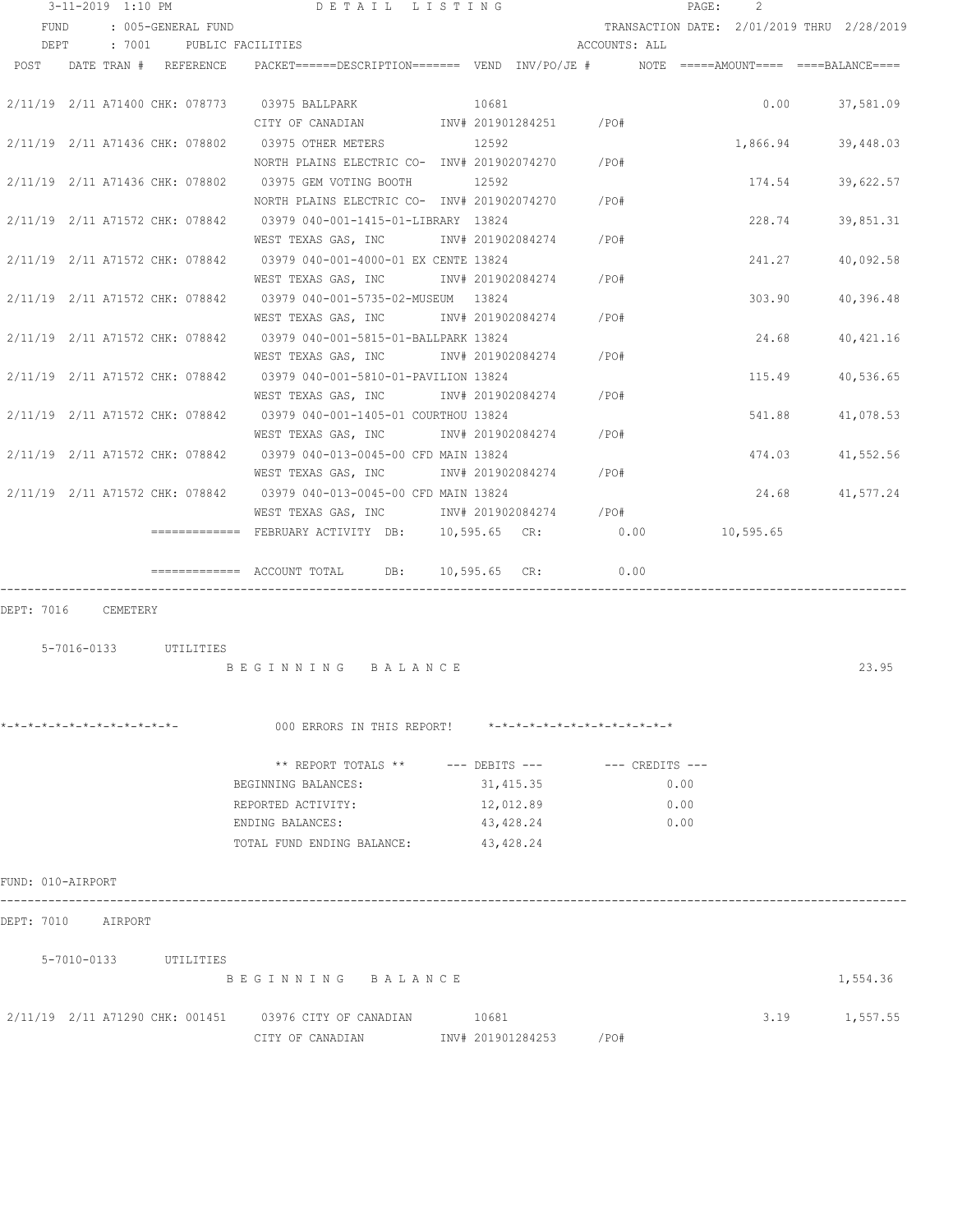| 3-11-2019 1:10 PM                                  | DETAIL LISTING                                                                                                  |          |                                            | PAGE: 3 |                 |
|----------------------------------------------------|-----------------------------------------------------------------------------------------------------------------|----------|--------------------------------------------|---------|-----------------|
| FUND : 010-AIRPORT                                 |                                                                                                                 |          | TRANSACTION DATE: 2/01/2019 THRU 2/28/2019 |         |                 |
| DEPT : 7010 AIRPORT                                |                                                                                                                 |          | ACCOUNTS: ALL                              |         |                 |
|                                                    | POST DATE TRAN # REFERENCE PACKET======DESCRIPTION======= VEND INV/PO/JE # NOTE =====AMOUNT==== ====BALANCE==== |          |                                            |         |                 |
|                                                    | 2/11/19 2/11 A71293 CHK: 001453 03976 NORTH PLAINS ELECTRIC CO 12592                                            |          |                                            |         | 597.38 2,154.93 |
|                                                    | NORTH PLAINS ELECTRIC CO- INV# 201902074271 / PO#                                                               |          |                                            |         |                 |
|                                                    | 2/11/19  2/11  A71298  CHK: 001456  03976  AIRPORT INTERNET  14505                                              |          |                                            |         | 110.08 2,265.01 |
|                                                    | TRANSWORLD NETWORK, CORP INV# 14530822-0295 /PO#                                                                |          |                                            |         |                 |
|                                                    | ============ FEBRUARY ACTIVITY DB: 710.65 CR: 0.00                                                              |          |                                            | 710.65  |                 |
|                                                    | ============ ACCOUNT TOTAL DB: 710.65 CR: 0.00                                                                  |          |                                            |         |                 |
|                                                    |                                                                                                                 |          |                                            |         |                 |
| *-*-*-*-*-*-*-*-*-*-*-*-*-*-                       | 000 ERRORS IN THIS REPORT! *-*-*-*-*-*-*-*-*-*-*-*-*-*-                                                         |          |                                            |         |                 |
|                                                    | ** REPORT TOTALS ** --- DEBITS --- -- -- CREDITS ---                                                            |          |                                            |         |                 |
|                                                    | BEGINNING BALANCES:                                                                                             | 1,554.36 | 0.00                                       |         |                 |
|                                                    | REPORTED ACTIVITY:                                                                                              | 710.65   | 0.00                                       |         |                 |
|                                                    | ENDING BALANCES:                                                                                                | 2,265.01 | 0.00                                       |         |                 |
|                                                    | TOTAL FUND ENDING BALANCE: 2,265.01                                                                             |          |                                            |         |                 |
| FUND: 011-ROAD & BRIDGE PCT 1                      |                                                                                                                 |          |                                            |         |                 |
| DEPT: 4011 ROAD & BRIDGE 1                         |                                                                                                                 |          |                                            |         |                 |
|                                                    |                                                                                                                 |          |                                            |         |                 |
| 5-4011-0133 UTILITIES/PCT 1                        | BEGINNING BALANCE                                                                                               |          |                                            |         | 746.57          |
|                                                    |                                                                                                                 |          |                                            |         |                 |
| 2/11/19  2/11  A71436  CHK:  078802  03975  PCT  1 |                                                                                                                 | 12592    |                                            |         | 181.05 927.62   |
|                                                    | NORTH PLAINS ELECTRIC CO- INV# 201902074270 / PO#                                                               |          |                                            |         |                 |
|                                                    | 2/11/19 2/11 A71572 CHK: 078842 03979 040-001-3995-01-PCT 1 BA 13824                                            |          |                                            |         | 172.90 1,100.52 |
|                                                    | WEST TEXAS GAS, INC MOTH 201902084274 / PO#                                                                     |          |                                            |         |                 |
|                                                    | ============= FEBRUARY ACTIVITY DB: 353.95 CR:                                                                  |          | 0.00                                       | 353.95  |                 |
|                                                    | ============= ACCOUNT TOTAL DB: 353.95 CR: 0.00                                                                 |          |                                            |         |                 |
| *_*_*_*_*_*_*_*_*_*_*_*_*_*_*                      | 000 ERRORS IN THIS REPORT! $*-*-*-*-*-*-*-*-*-*-*-*-*-*-**$                                                     |          |                                            |         |                 |
|                                                    |                                                                                                                 |          |                                            |         |                 |
|                                                    | ** REPORT TOTALS ** --- DEBITS --- -- -- CREDITS ---                                                            |          |                                            |         |                 |
|                                                    | BEGINNING BALANCES:                                                                                             | 746.57   | 0.00                                       |         |                 |
|                                                    | REPORTED ACTIVITY:                                                                                              | 353.95   | 0.00                                       |         |                 |
|                                                    | ENDING BALANCES:                                                                                                | 1,100.52 | 0.00                                       |         |                 |
|                                                    | TOTAL FUND ENDING BALANCE:                                                                                      | 1,100.52 |                                            |         |                 |
| FUND: 012-ROAD & BRIDGE PCT 2                      |                                                                                                                 |          |                                            |         |                 |
|                                                    |                                                                                                                 |          |                                            |         |                 |
| DEPT: 4012 ROAD & BRIDGE 2                         |                                                                                                                 |          |                                            |         |                 |
| 5-4012-0133 UTILITIES/PCT 2                        |                                                                                                                 |          |                                            |         |                 |
|                                                    | BEGINNING BALANCE                                                                                               |          |                                            |         | 382.38          |
|                                                    |                                                                                                                 |          |                                            |         |                 |
| 2/11/19  2/11  A71436  CHK:  078802  03975  PCT  2 | NORTH PLAINS ELECTRIC CO- INV# 201902074270 / PO#                                                               | 12592    |                                            | 159.95  | 542.33          |
|                                                    |                                                                                                                 |          | 0.00                                       | 159.95  |                 |
|                                                    |                                                                                                                 |          |                                            |         |                 |
|                                                    | ============= ACCOUNT TOTAL DB: 159.95 CR:                                                                      |          | 0.00                                       |         |                 |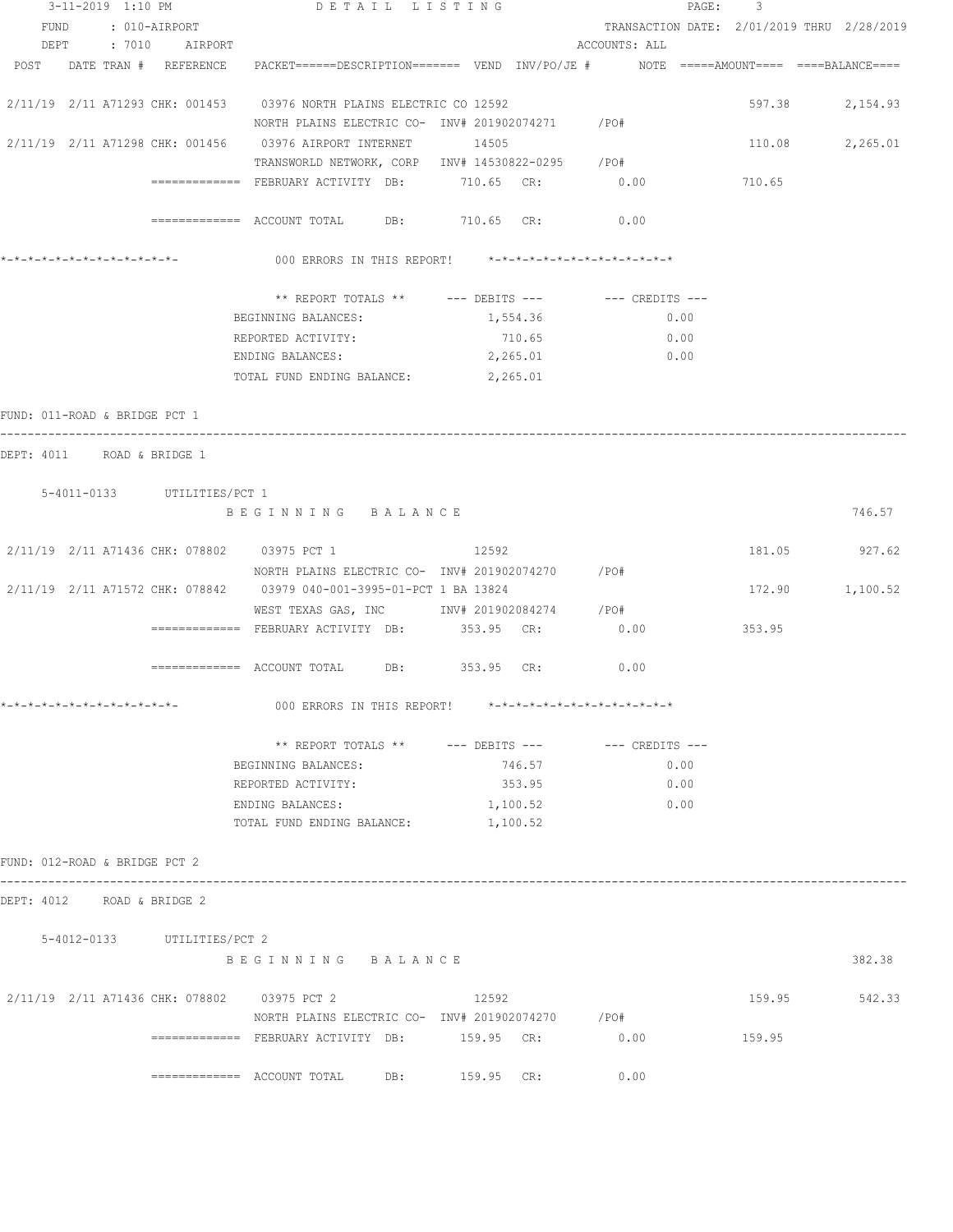| 3-11-2019 1:10 PM                                | DETAIL LISTING                                                                                                                                                     |                                                         |                                            | PAGE: 4 |                 |
|--------------------------------------------------|--------------------------------------------------------------------------------------------------------------------------------------------------------------------|---------------------------------------------------------|--------------------------------------------|---------|-----------------|
| FUND : 012-ROAD & BRIDGE PCT 2                   |                                                                                                                                                                    |                                                         | TRANSACTION DATE: 2/01/2019 THRU 2/28/2019 |         |                 |
| DEPT : 4012 ROAD & BRIDGE 2                      |                                                                                                                                                                    |                                                         | ACCOUNTS: ALL                              |         |                 |
|                                                  | $POST$ $DATA$ $\#$ $REFERENCE$ $PACKET$ $=$ $=$ $=$ $DESCRIPTION$ $=$ $=$ $=$ $VEND$ $INV/PO/JE$ $\#$ $NOTE$ $=$ $=$ $=$ $=$ $=$ $=$ $=$ $=$ $=$ $BALANCE$ $=$ $=$ |                                                         |                                            |         |                 |
|                                                  |                                                                                                                                                                    |                                                         |                                            |         |                 |
|                                                  |                                                                                                                                                                    |                                                         |                                            |         |                 |
|                                                  |                                                                                                                                                                    | 000 ERRORS IN THIS REPORT! *-*-*-*-*-*-*-*-*-*-*-*-*-*- |                                            |         |                 |
|                                                  |                                                                                                                                                                    |                                                         |                                            |         |                 |
|                                                  |                                                                                                                                                                    | ** REPORT TOTALS ** --- DEBITS --- -- -- CREDITS ---    |                                            |         |                 |
|                                                  | BEGINNING BALANCES:                                                                                                                                                | 382.38                                                  | 0.00                                       |         |                 |
|                                                  | REPORTED ACTIVITY:                                                                                                                                                 | 159.95                                                  | 0.00                                       |         |                 |
|                                                  | ENDING BALANCES:                                                                                                                                                   | 542.33                                                  | 0.00                                       |         |                 |
|                                                  | TOTAL FUND ENDING BALANCE: 542.33                                                                                                                                  |                                                         |                                            |         |                 |
|                                                  |                                                                                                                                                                    |                                                         |                                            |         |                 |
| FUND: 013-ROAD & BRIDGE PCT 3                    |                                                                                                                                                                    |                                                         |                                            |         |                 |
| DEPT: 4013 ROAD & BRIDGE 3                       |                                                                                                                                                                    |                                                         |                                            |         |                 |
|                                                  |                                                                                                                                                                    |                                                         |                                            |         |                 |
| 5-4013-0133 UTILITIES/PCT 3                      |                                                                                                                                                                    |                                                         |                                            |         |                 |
|                                                  | BEGINNING BALANCE                                                                                                                                                  |                                                         |                                            |         | 437.22          |
|                                                  |                                                                                                                                                                    |                                                         |                                            |         |                 |
| 2/11/19  2/11  A71436  CHK: 078802  03975  PCT 3 |                                                                                                                                                                    | 12592                                                   |                                            |         | 199.77 636.99   |
|                                                  | NORTH PLAINS ELECTRIC CO- INV# 201902074270 / PO#                                                                                                                  |                                                         |                                            |         |                 |
|                                                  | ============ FEBRUARY ACTIVITY DB: 199.77 CR: 0.00                                                                                                                 |                                                         |                                            | 199.77  |                 |
|                                                  |                                                                                                                                                                    |                                                         |                                            |         |                 |
|                                                  | ============= ACCOUNT TOTAL DB: 199.77 CR: 0.00                                                                                                                    |                                                         |                                            |         |                 |
|                                                  |                                                                                                                                                                    |                                                         |                                            |         |                 |
|                                                  |                                                                                                                                                                    | 000 ERRORS IN THIS REPORT! *-*-*-*-*-*-*-*-*-*-*-*-*-*- |                                            |         |                 |
|                                                  |                                                                                                                                                                    |                                                         |                                            |         |                 |
|                                                  |                                                                                                                                                                    |                                                         |                                            |         |                 |
|                                                  | BEGINNING BALANCES:                                                                                                                                                | 437.22                                                  | 0.00                                       |         |                 |
|                                                  | REPORTED ACTIVITY:                                                                                                                                                 | 199.77                                                  | 0.00                                       |         |                 |
|                                                  | ENDING BALANCES:                                                                                                                                                   | 636.99                                                  | 0.00                                       |         |                 |
|                                                  | TOTAL FUND ENDING BALANCE: 636.99                                                                                                                                  |                                                         |                                            |         |                 |
|                                                  |                                                                                                                                                                    |                                                         |                                            |         |                 |
| FUND: 014-ROAD & BRIDGE PCT 4                    |                                                                                                                                                                    |                                                         |                                            |         |                 |
|                                                  |                                                                                                                                                                    |                                                         |                                            |         |                 |
| DEPT: 4014 ROAD & BRIDGE 4                       |                                                                                                                                                                    |                                                         |                                            |         |                 |
| 5-4014-0133 UTILITIES/PCT 4                      |                                                                                                                                                                    |                                                         |                                            |         |                 |
|                                                  | BEGINNING BALANCE                                                                                                                                                  |                                                         |                                            |         | 769.15          |
|                                                  |                                                                                                                                                                    |                                                         |                                            |         |                 |
| 2/11/19 2/11 A71436 CHK: 078802 03975 PCT 4      |                                                                                                                                                                    | 12592                                                   |                                            |         | 276.74 1,045.89 |
|                                                  |                                                                                                                                                                    | NORTH PLAINS ELECTRIC CO- INV# 201902074270 / PO#       |                                            |         |                 |
|                                                  | ============= FEBRUARY ACTIVITY DB: 276.74 CR:                                                                                                                     |                                                         | 0.00                                       | 276.74  |                 |
|                                                  |                                                                                                                                                                    |                                                         |                                            |         |                 |
|                                                  |                                                                                                                                                                    | 276.74 CR:                                              | 0.00                                       |         |                 |